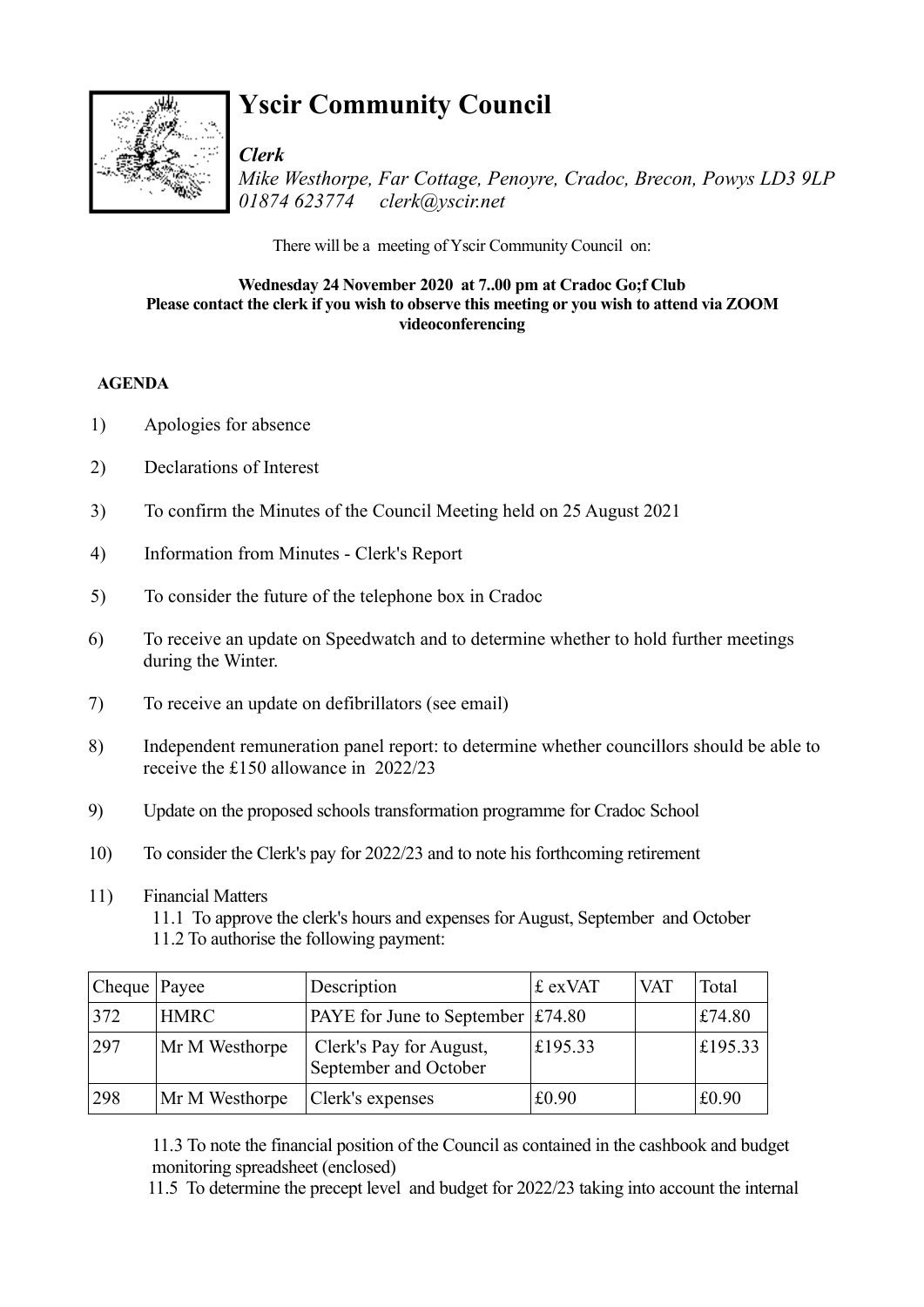auditor's view that the level of balances is too low.

- 12) To consider arrangements for the Queen's Platinum Jubilee Beacons 2 June 2022
- 13) To approve the amended model Informal Resolution Protocol
- 14) To consider taking part in the Queen's Green Canopy initiative ( Cllr Valerie Davies)
- 15) Correspondence
	- a) PCC delay in producing proposals re school reorganisation \*
	- b) Consultation survey from Police and Crime Commissioner\*\*
	- c) Wales Air Ambulance appeal for fund\*\*
	- d) BBNP consultation on Future Beacons\*
	- e) Possible closure of Dolau CP School \*
	- f) Marie Curie request for funding\*\*
- PCC = Powys County Council; BBNPA = Brecon Beacons National Park Authority \* circulated by email \*\* received by email but not circulated
- 16) Issues to be raised with Powys County Council a) potholes on road from Pontfaen to Aberyscir Common (Cllr Rebecca Wartkins) b) to relight a street light at the junction of Oakfield Park and Cradoc Road (Cllr Kate Dunning) c) resiting of 30mph sign at Oakfield Park/ warning sign (Cllr Kate Dunning) d) 'Araf" or road narrows sign on Cradoc Road (Cllr Kate Dunning)
- 17) To note correspondence with the Ministry of Defence concerning army traffic using the back road to Sennybridge through Aberbran
- 18) To consider whether to approach Trallong Community Council about hosting a repair cafe.
- 19) To consider the poor response received from the Ambulance Service to a local person (Cllr Dilys Davies)
- 20) Planning Application 20/194222/FUL : construction of a agricultural building at Fennifach Farm and demolition of an existing farm building.
- 21) Consideration of any planning applications received after the agenda was circulated
- 22) Confirmation of date and times of next meeting: Wednesday 26 January 2021

Menthings

 Michael Westhorpe Clerk to Yscir Community Council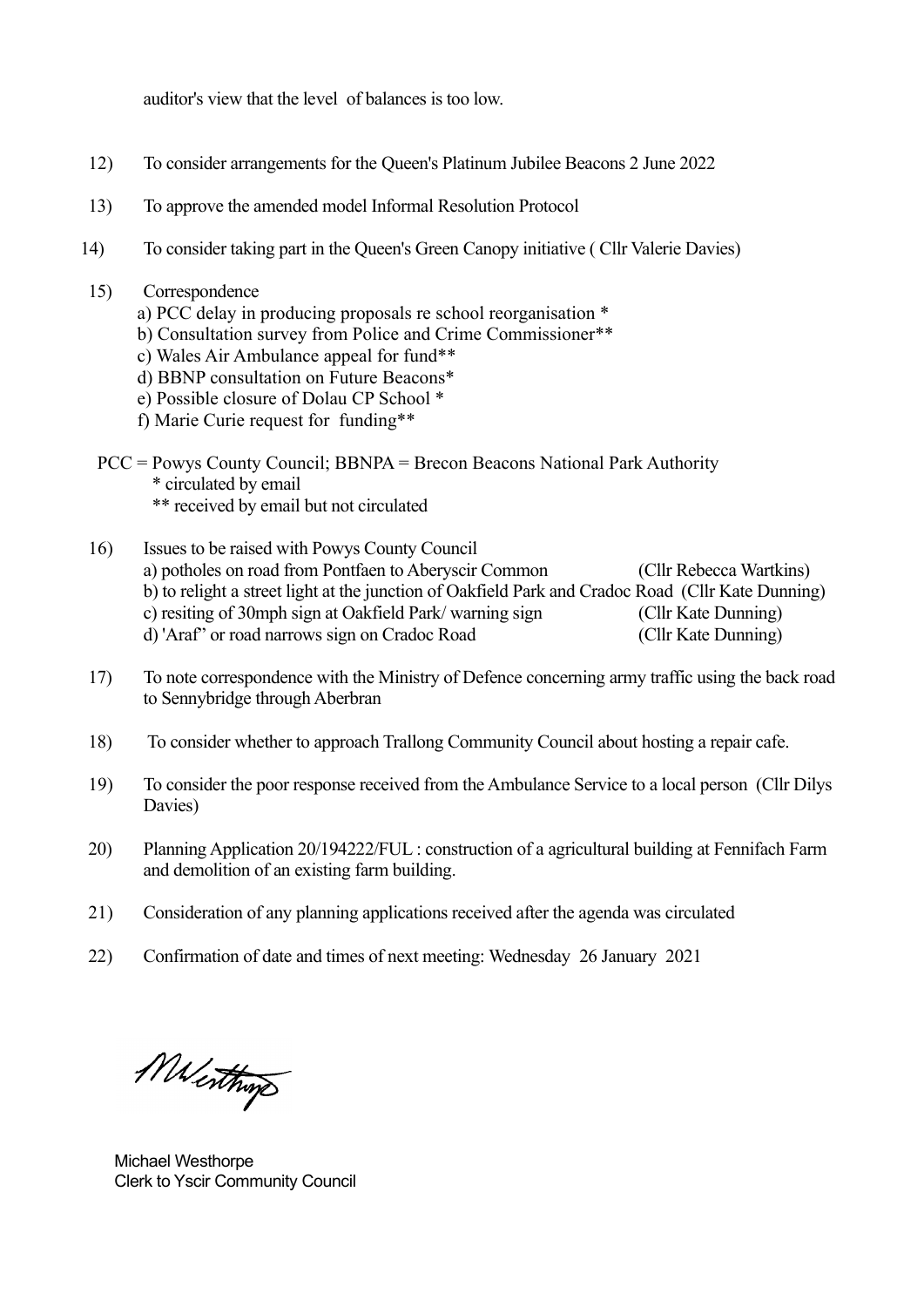#### YSCIR COMMUNITY COUNCIL

Minutes of the Council meeting, held on 25 August 2021 at 7.30pm at Cradoc Golf Club

| <b>Councillors present:</b> | <b>Valerie Davies</b><br>Rebecca Watkins<br>Kate Dunning | Jane Price<br><b>Geoff Watkins</b> |  |  |
|-----------------------------|----------------------------------------------------------|------------------------------------|--|--|
| Also present:               | Michael Westhorpe (Clerk)                                | Cllr Iain McIntosh                 |  |  |

#### **1. Apologies for absence**

1.1 Cllr Rebecca Watkins was away on holiday. Cllr Bob Wood tried to join the meeting by ZOOM but this was unsuccessful so he emailed his apologies. ( *Later discovered that the ZOOM invitation was not sent until 21.43 that evening!).* 

#### *2.* **Declarations of Interest**

2.1 There were none.

#### **3. Minutes of the Council Meeting held on 14 July 2021**

3.1 These were approved.

#### **4. Clerk's report including information from minutes**

- 4.1 With regard to 2.4 neither Trallong nor Merthyr Cynog Councils had identified any potential speedwatch sites as most roads in their wards were national speed limit.
- 4.2 With regard to item 10, the Clerk reported that Highways did not own the area of land being considered for planting an oak tree. Following discussion it was agreed that Cllr Kate Dunning would try and find out who owned the site by contacting the builder who built the houses. She had spoken to immediate neighbours and there were no objections to planting an oak tree in a suitable position. The Community Council was concerned about maintenance of the tree in future years and ensuring that the tree did not block the visibility splay. The Council had no objections to Cllr Kate Dunning planting a tree away from the road edge on the understanding that she would be acting in a personal capacity and not on behalf of the Council.
- 4.3 The Clerk reported that the trees on Battle Common overhanging the road would be inspected by a Highways officer and that the contractor responsible for cutting the verges in Cradoc had been reminded of the requirement to clear up properly afterwards.
- **5. To receive an update on the provision and location of the donated defibrillator and to consider a request from Merthyr Cynog Council to support a defibrillator in Pontfaen**
- 5.1 The Clerk reported that the order for the defibrillator had been received by St John's Ambulance but that it would not be in stock for 6 to 8 weeks. Cllr Geoff Watkins mentioned that no training had taken place for using the Aberbran defibrillator due to Covid and he suggested that training for use on the new defibrillator should be planned now and it might be possible to combine this with training for Aberbran.
- 5.2 There was a discussion on the request from Merthyr Cynog Council for help with the cost of a defibrillator for Pontfaen. It was pointed out that there were areas of Yscir, e.g Fennifach , without a defibrillator and this needed to be borne in mind when considering a donation for Pontfaen. There was a consensus on giving a small donation and through a show of hands it was agreed to donate £50.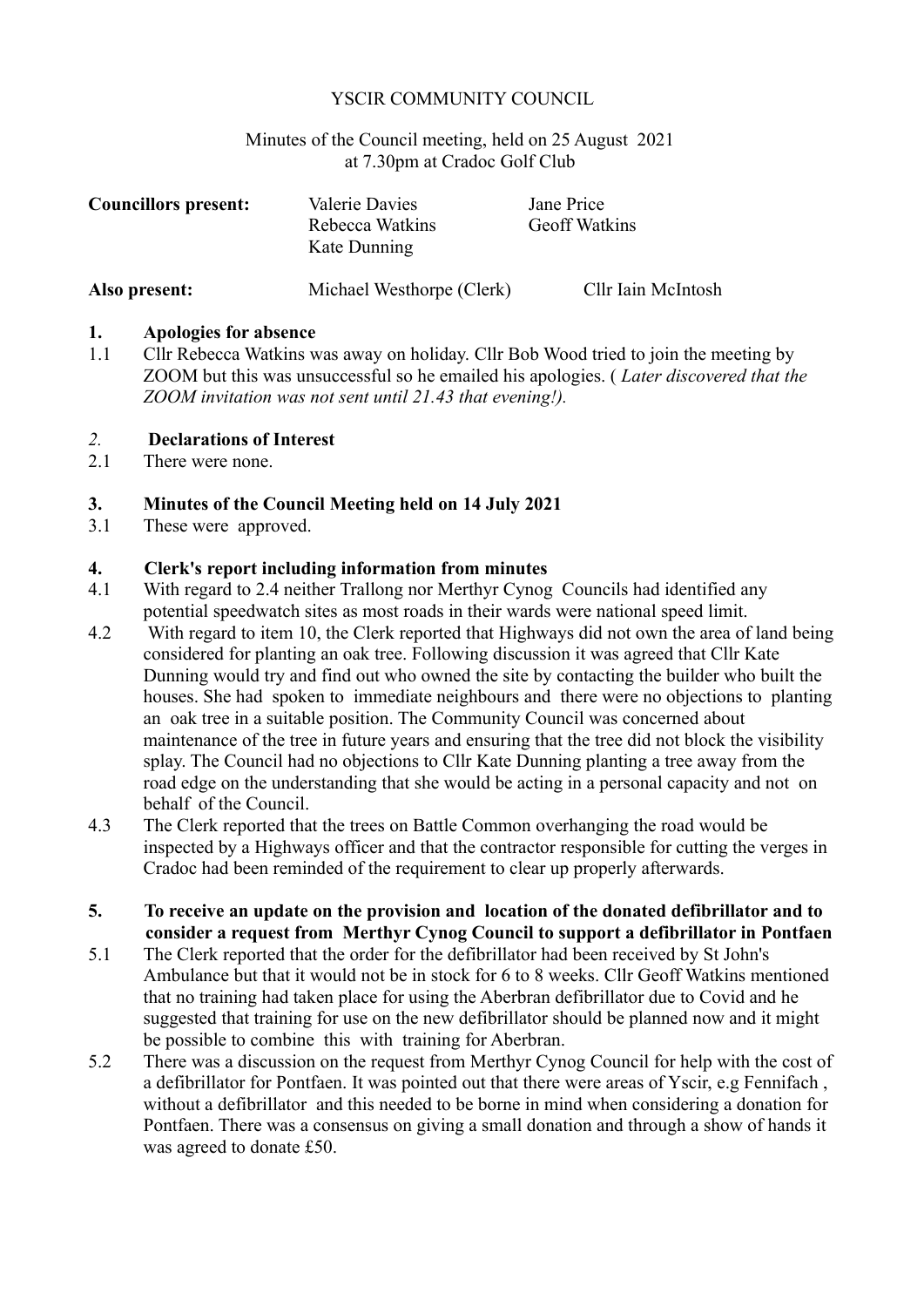### 6. **To receive an update on Speedwatch**

- 6.1 Cllr Valerie Davies reported that 11 speedwatches had been held from which it was possible to draw 2 conclusions. Most vehicles travelling past the school in the 20mph zone were speeding. Only 2 vehicles had been logged travelling excessively fast in Battle, this despite a number of residents saying that speeding was a problem and undertaking the speedwatch at various times between 8.30am and early evening. Most people had been positive about the initiative with only a couple of exceptions.
- 6.2 Approval was still awaited for undertaking checks on the road between the golf club and Cradoc village. 2 councillors had attended a speedcheck here with a traffic policeman which resulted in one person being warned and another being booked.
- 6.3 There was another potential speedwatch area in Aberbran in the Trallong ward but this had not been checked yet by the Police.

#### **7. To consider whether to make any preparations for Operation London Bridge**

- 7.1 The Clerk reported that if and when the Queen dies it will not be possible to hold council meetings for 10 days.
- 7.2 It was agreed to add a photo of the Queen with appropriate text to the home page of the website at the time.

### **8. Financial Matters**

- 8.1 The Clerk's hours for July (14), pay (£95.78) and expenses (£19.79) were approved. The allowance to Cllr Jane Price (£60) was approved. .
- 8.2 The Clerk reported that the cashbook showed a balance of around £2,560 after current expenditure is taken into account.. An error on the budget monitoring spreadsheet was explained. ( The insurance row should show £168 in the 'profiled expenditure to date' column and £0 in the variance column. ) Spending was going according to plan with a projected balance at 31 March 2022 of around £2,600.

#### **9. To approve the updated Emergency Plan**

9.1 The Clerk had updated contact details and telephone numbers. The plan was approved.

### **10. Correspondence**

1.

- a) Consultation on draft local elections regulations\*
- b) Remote training sessions\*
- c) Queen's Platinum Jubilee Beacons Celebrations 2 June 2022 \*
- d) Invitation to Powys Dyslexia meeting\*
- e) Revised guidance on Code of Conduct\*

\* circulated by email

\*\* received by email but not circulated

### **11. To consider whether to reinstate converting Cradoc telephone kiosk into a library**

- 11.1 The location of the telephone box is considered to be dangerous by the policeman who assesses speedwatch. The Clerk has written to Highways to see if there are road safety objections to using the telephone box as a library.
- 11.2 The condition of the telephone box is deteriorating and concern was expressed about what it might cost to repair. Cllr Kate Dunning said she would have a chat with the people who lived by the telephone box and the Clerk would undertake a physical inspection. It was agreed to consider this further at the next meeting.

### **12. Issues to report to Powys County Council**

12.1 Concern was expressed about the potholes on the Aberyscir road near the road to Y Gaer. Cllr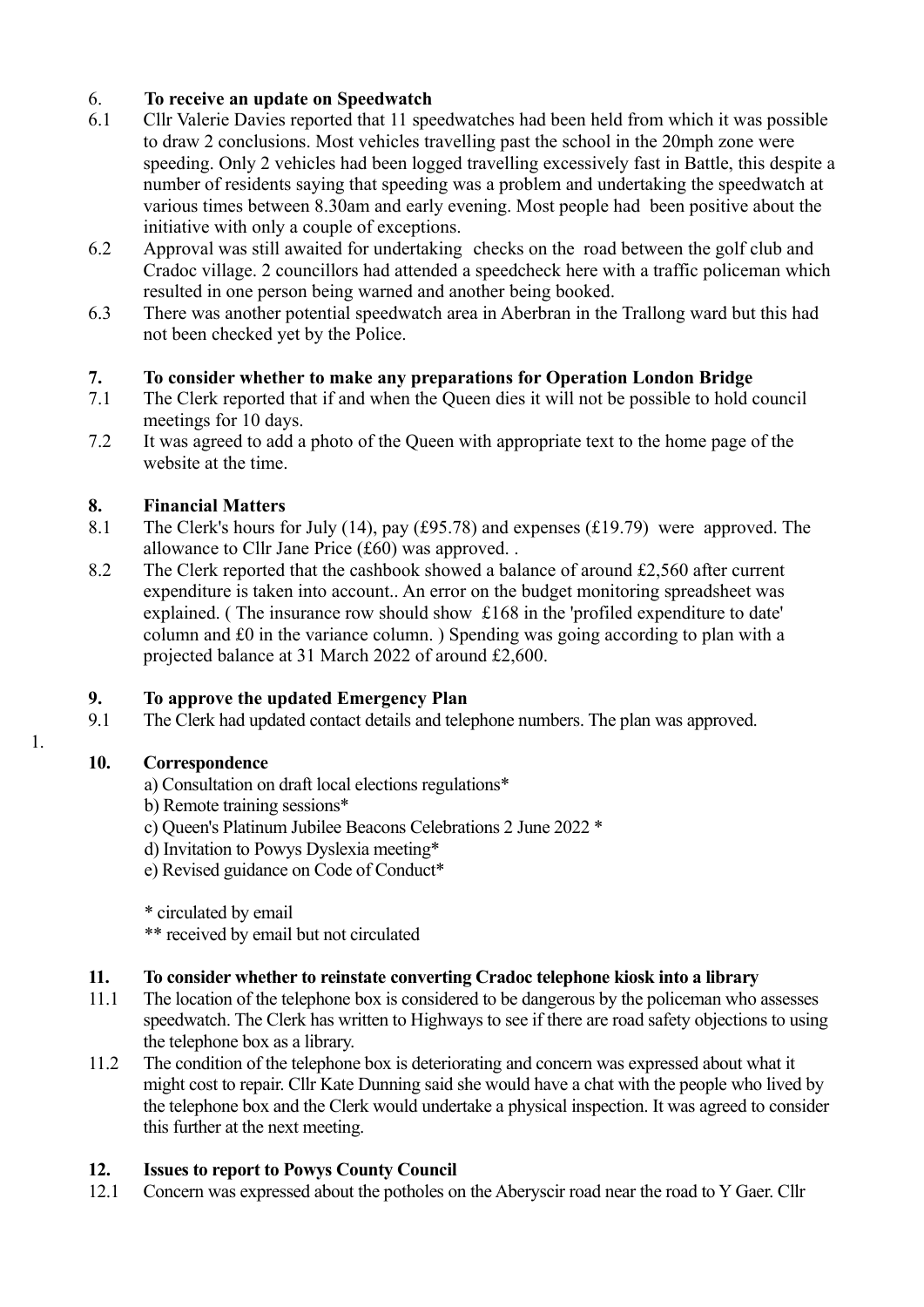Valerie Davies reported that work was being done to investigate the cause and location of a blocked drain which was causing the pothole problems so there was no need to report the potholes at this time.

- **13. To consider the implications of multi -location meetings and to consider whether the Council wishes to have meetings at an alternative time or day of the week**
- 13.1 The Clerk reported that in future councillors could attend meetings virtually or by telephone. Members expressed their preference for physical meetings whilst respecting the wishes of anyone who preferred to meet virtually.
- 13.2 It was agreed to change the time of the next meeting to 7.00pm to make it easier for the Golf Club to manage.

#### 14. **Date and time of next meeting: 7.00pm on 24 November 2021**

*Cllr Iain McIntosh left the meeting at this point.*

- 15. **Planning Application 21 /1405/HH To provide a staircase to the first floor and a first floor extension to Ty'r Pentre Bach, Battle LD3 9RN**
- 15.1 There were no objections to this planning application.

#### **16. Any planning applications that have arisen after the agenda was sent out**

16.1 There were none

The meeting finished at 20.26pm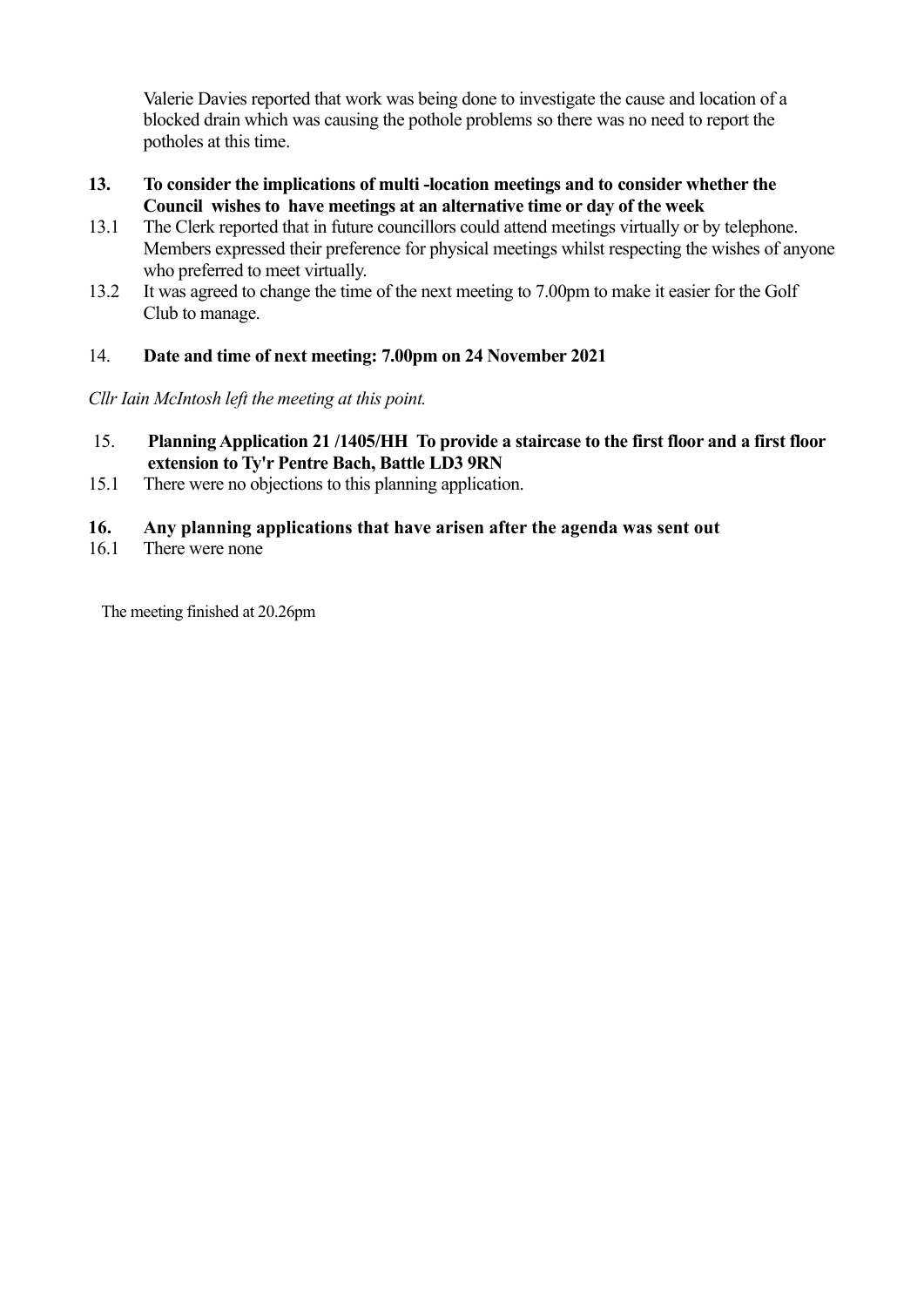November 2021 Opening Balance E2,370

|                                                   |                   | Profiled |                         |               |           |  |
|---------------------------------------------------|-------------------|----------|-------------------------|---------------|-----------|--|
|                                                   | Expendit expendit |          |                         |               | Expendit  |  |
|                                                   | ure for           | ure to   |                         | <b>Budget</b> | ure 2020- |  |
|                                                   | year              | date     | <b>Variance 2021-22</b> |               | 21        |  |
| Insurance                                         | £168              | £230     | £62                     | £230          | £168      |  |
| <b>Audit fee</b>                                  | £65               | £65      | £0<br>£430              |               | £393      |  |
| Clerk's salary                                    | £1,056            | £1,323   | £267                    | £2,100        | £2,010    |  |
| Clerk's expenses                                  | £112              | £133     | £21                     | £500          | £500      |  |
| <b>Newsletter</b>                                 | £0                | £0       | £0                      | £200          | £142      |  |
| <b>SLCC and One Voice Wales</b>                   | £67               | £70      | £3                      | £140          | £135      |  |
| Contingency                                       | £0                | £0       | £0                      | £0            |           |  |
| Website                                           | £0                | £0       | £0                      | £180          | £163      |  |
| C C election (uncontested)                        | £0                | £0       | £0                      | £0            |           |  |
| C C election (contested)                          | £0                | £0       | £0                      | £0            |           |  |
| <b>Sports Committee Grant</b>                     | £0                | £0       | £0                      | £0            |           |  |
| <b>Training Courses</b>                           | £0                | £0       | £0                      | £100          | £25       |  |
| <b>Brecon Town Council (tourism</b>               |                   |          |                         |               |           |  |
| support)                                          | £0                | £0       | £0                      | £100          | £100      |  |
| <b>Litter Picks</b>                               | £0                | £20      | £20                     | £20           | £114      |  |
| Data Controller Registration                      | £0                | £0       | £0                      | £35           | £35       |  |
| Projects                                          | £0                | £0       | £0                      | £0            |           |  |
| <b>Councillor expenses</b>                        | £60               | £100     | £40                     | £100          |           |  |
| VAT to reclaim                                    | £13               | £0       | $-E13$                  | £40           | £73       |  |
| Total expenditure                                 | £1,541            | £1,941   | £400                    | £4,175        | £3,858    |  |
| Projected Income : precept                        |                   |          |                         | £4,132        |           |  |
| Projected income: Santander<br>Income: vat refund |                   |          |                         | £2<br>£80     |           |  |
| other income<br><b>Total Income</b>               |                   |          |                         | £4,214        |           |  |
| Projected balance at 31.3.22                      |                   |          |                         | £2,809        |           |  |